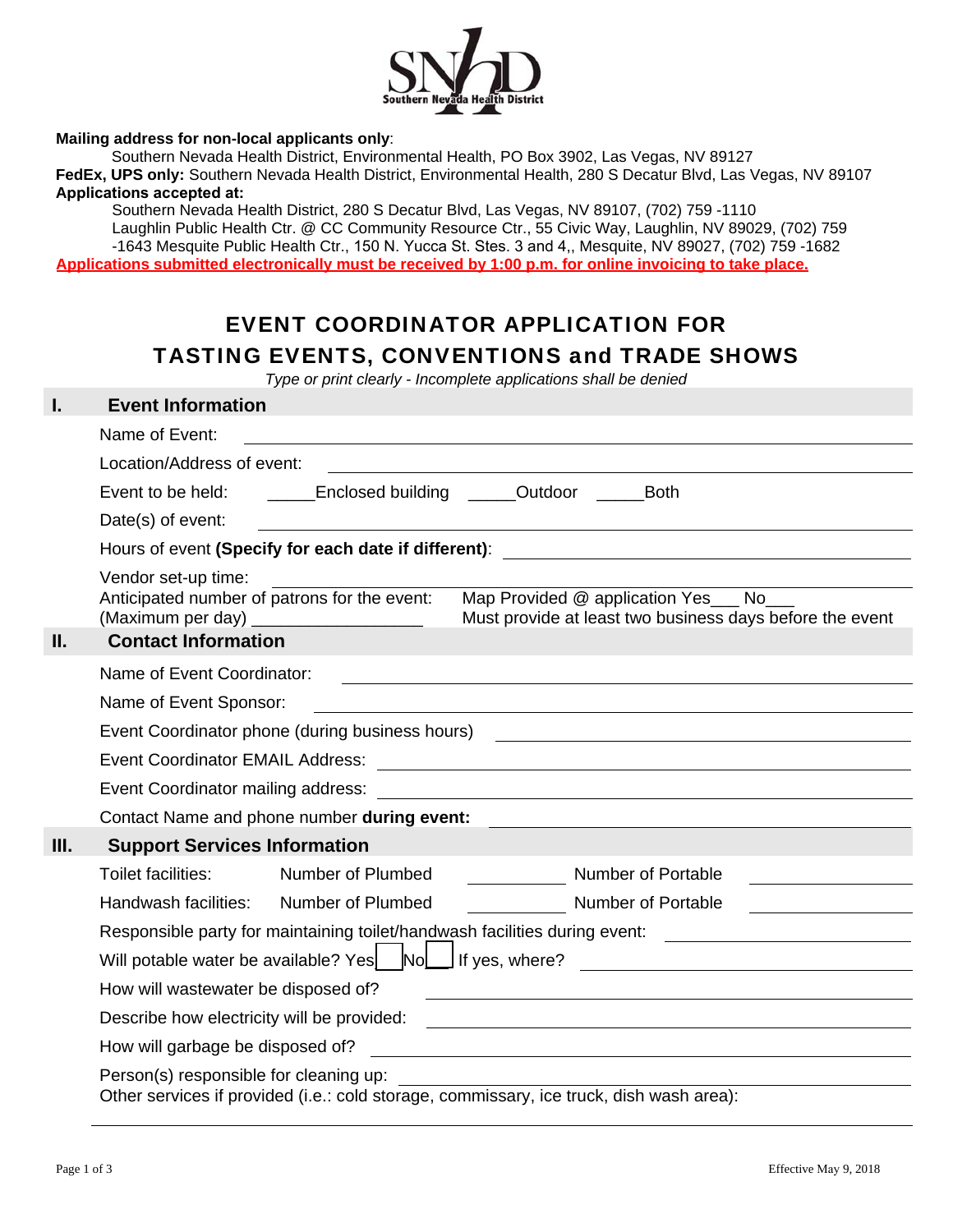## **Vendor Information IV.**

List **ALL** vendors with point of sale at booth including Annual Itinerant Operators and Mobile Vendors. **Each point of sale vendor is required to submit a Temporary Food Establishment Application for Special Event, except currently permitted Annual Itinerants and Mobile Vendors.** \*TFE=Temporary Food Establishment; AI = Annual Itinerant; or MV=Mobile Vendor

Food and beverages booths where money is exchanged. Booths where food is sampled and product is sold.

|                      | PR#         | Type of<br>Permit<br>(*TFE,<br>Al or | Phone  |                                       |
|----------------------|-------------|--------------------------------------|--------|---------------------------------------|
| <b>Business Name</b> | (AI and MV) | MV)                                  | Number | Food/Beverage Served or Sold          |
|                      |             |                                      |        |                                       |
|                      |             |                                      |        |                                       |
|                      |             |                                      |        |                                       |
|                      |             |                                      |        |                                       |
|                      |             |                                      |        | (Attach additional page if necessary) |

### **Tasting Booths**

**List ALL vendors serving Potentially Hazardous Food (PHF) and/or open food/drink without compensation**: booth.

No money exchange at

Booths where PHF or Time/Temperature Control for Safety (TCS) and/or open food is given away (e.g., company portioning food to attract people to their booth or drink company dispensing samples to get their new product out, NO sales at booth). Seen at trade shows/tasting/sampling events but can be at special events. **The event coordinator is responsible for an accurate tasting booth count and associated fees.** 

**THE EVENT COORDINATOR IS RESPONSIBLE FOR NOTIFYING AND PAYING FOR BOOTHS ADDED POST-APPLICATION, PRIOR TO THE EVENT. LATE FEES AS NOTED SHALL APPLY.**

| . <u>.</u><br><b>Business Name</b><br>(booth # if applicable) | <b>Contact Name</b> | Phone<br>Number | Food/Beverage Served                  |
|---------------------------------------------------------------|---------------------|-----------------|---------------------------------------|
|                                                               |                     |                 |                                       |
|                                                               |                     |                 |                                       |
|                                                               |                     |                 |                                       |
|                                                               |                     |                 |                                       |
|                                                               |                     |                 |                                       |
|                                                               |                     |                 |                                       |
|                                                               |                     |                 |                                       |
|                                                               |                     |                 |                                       |
|                                                               |                     |                 |                                       |
|                                                               |                     |                 |                                       |
|                                                               |                     |                 |                                       |
|                                                               |                     |                 |                                       |
|                                                               |                     |                 | (Attach additional page if necessary) |

**Total # beverage tasting booths: \_\_\_\_\_\_\_ Total # food tasting booths: \_\_\_\_\_\_\_\_**